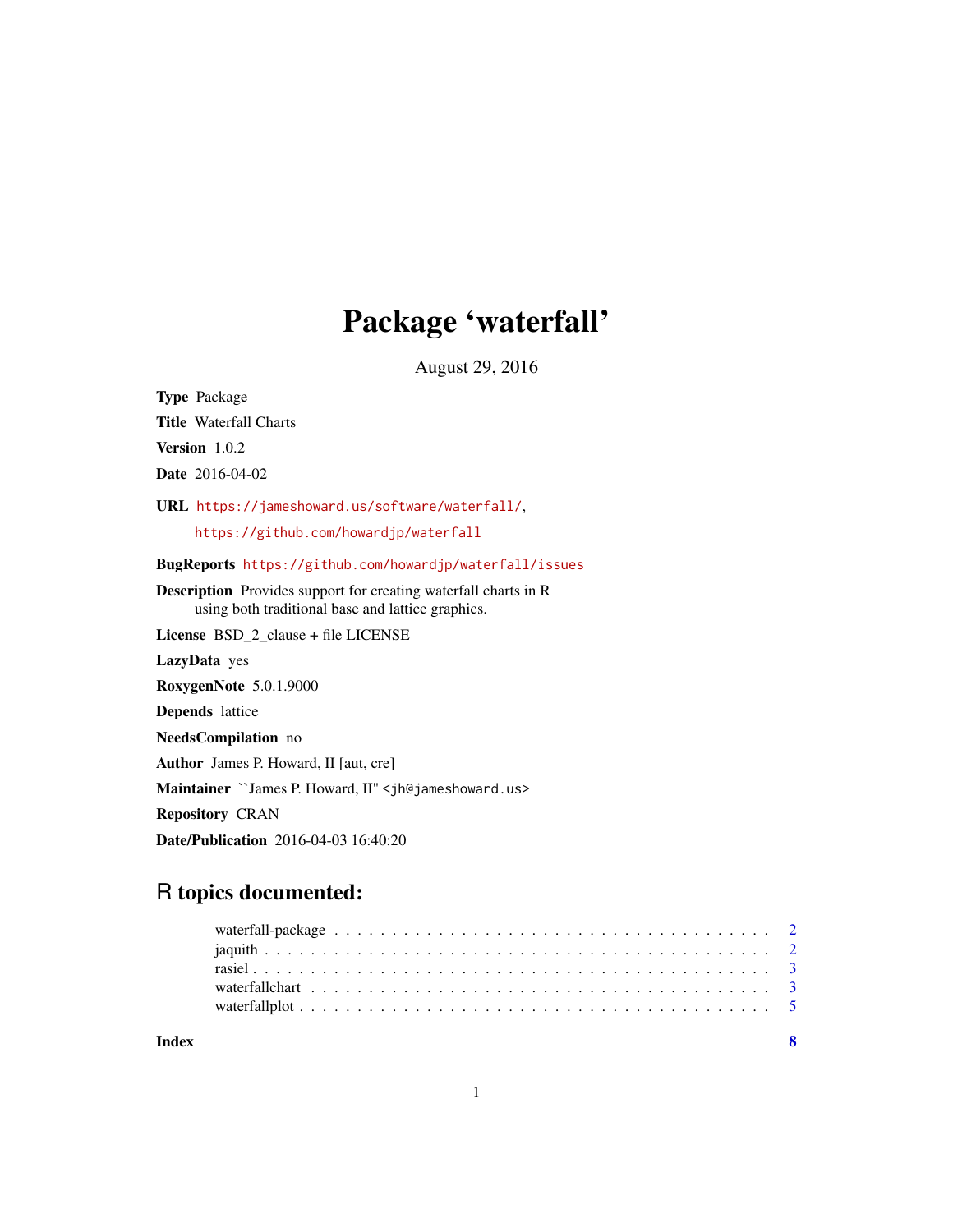<span id="page-1-0"></span>waterfall-package *Waterfall Charts*

#### Description

Create waterfall or "McKinsey" charts

#### Details

This package provides support for creating waterfall charts in R using both traditional base and lattice graphics.

#### Author(s)

James P. Howard, II <jh@jameshoward.us>

jaquith *Sample Business-Adjusted Risk Data*

#### Description

This dataset provides the sample business-adjusted risk from *Security Metrics* to illustrate nonfinancial waterfall charts.

#### Usage

data(jaquith)

#### Format

A data frame with 9 rows and 2 columns.

| $\lceil$ ,1]       | factor | character | Factor label   |
|--------------------|--------|-----------|----------------|
| $\lceil .2 \rceil$ | score  | numeric   | Relative score |

#### Details

The dataset represents a sample business-adjusted risk calculation.

#### References

Andrew Jaquith, *Security Metrics: Replacing Fear, Uncertainty, and Doubt* (Boston: Addison-Wesley Professional, 2007), 170-171.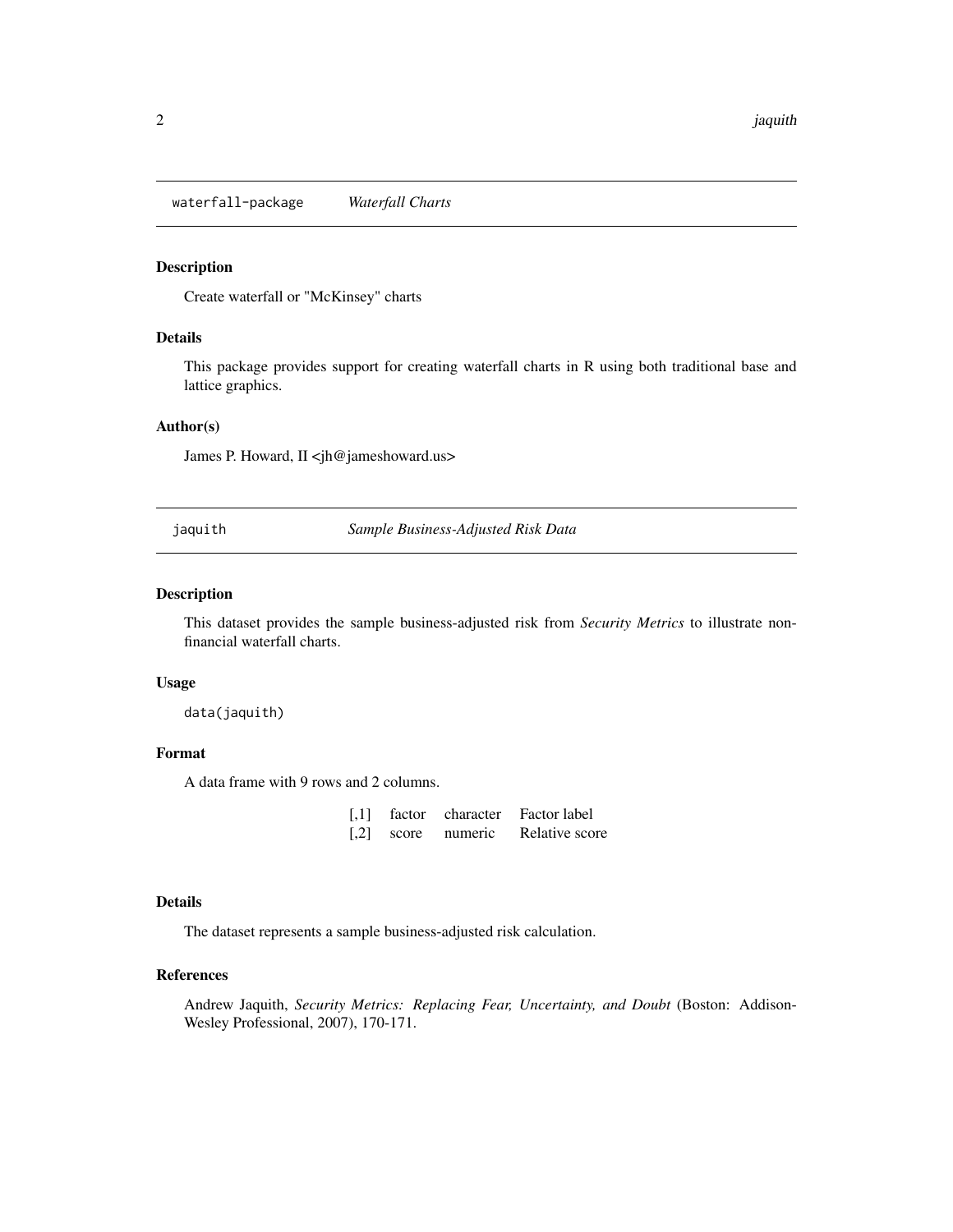<span id="page-2-0"></span>

#### Description

This dataset provides the sample financial data used in *The McKinsey Way* to illustrate financial waterfall charts.

#### Usage

data(rasiel)

#### Format

A data frame with 5 rows and 3 columns.

|  | [.1] label character Column label                 |
|--|---------------------------------------------------|
|  | [.2] value numeric Column height                  |
|  | [,3] subtotal character Group and subtotal labels |

#### Details

The dataset represents a profit and loss statement for the fictional ACME Widget Corporation for 1998.

#### References

Ethan M. Rasiel, *The McKinsey Way: Using the Techniques of the World's Top Strategic Consultants to Help You and Your Business* (New York: McGraw-Hill, 1999), 115-116.

waterfallchart *Waterfall Chart*

#### Description

Creates a waterfall chart using Lattice

#### Usage

```
waterfallchart(x, data = NULL, groups = NULL, horizontal = FALSE,
  panel = panel.waterfallchart, prepanel = prepanel.waterfallchart,
  summaryname = "Total", box.ratio = 2, origin = 0, level.lines = TRUE,
  ...)
```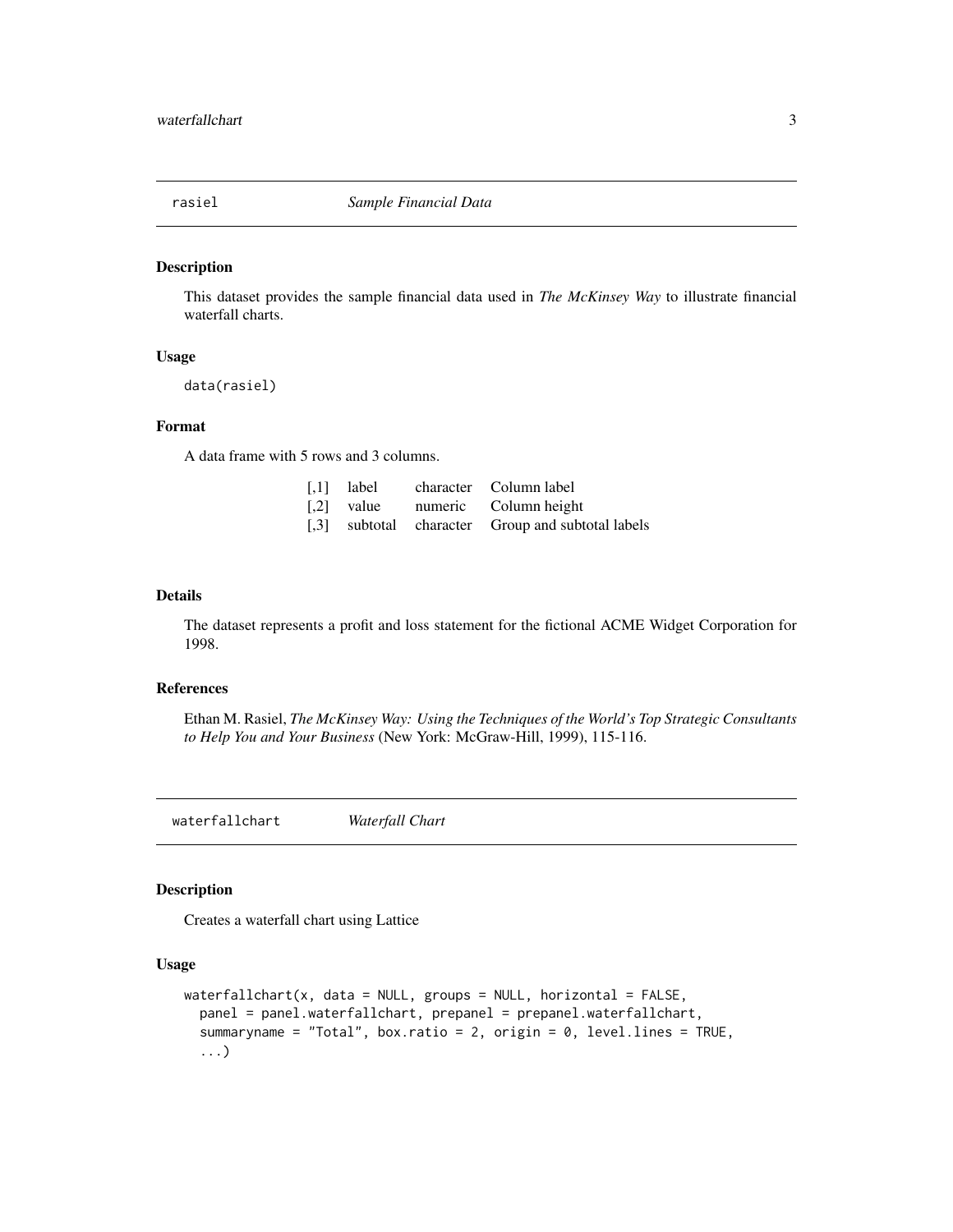#### <span id="page-3-0"></span>Arguments

| X           | a formula describing the form of conditioning plot. The formula is generally of<br>the form 'y ~ x   g1 * g2 * ', indicating that plots of 'y' (on the y axis) versus<br>'x' (on the x axis) should be produced conditional on the variables 'g1, g2, '.<br>However, the conditioning variables 'g1,g2,' may be omitted.                                                                              |
|-------------|-------------------------------------------------------------------------------------------------------------------------------------------------------------------------------------------------------------------------------------------------------------------------------------------------------------------------------------------------------------------------------------------------------|
| data        | a data frame containing values (or more precisely, anything that is a valid 'en-<br>vir' argument in 'eval', e.g., a list or an environment) for any variables in the<br>formula, as well as 'groups' and 'subset' if applicable. If not found in 'data',<br>or if 'data' is unspecified, the variables are looked for in the environment of the<br>formula.                                          |
| groups      | a vector expected to act as a grouping variable within each panel, typically used<br>to distinguish different groups by varying graphical parameters like color and<br>line type. Unlike with the barchart function, groups specifies where subtotals<br>columns, should appear. There is a subtotal created for each group specified. If<br>no groups are given, a summary column is still reported. |
| horizontal  | This argument is used to process the arguments to these high level functions,<br>but more importantly, it is passed as an argument to the panel function, which is<br>supposed to use it as appropriate.                                                                                                                                                                                              |
| panel       | This draws the actual plot after bwplot has done the difficult work of processing<br>the formula.                                                                                                                                                                                                                                                                                                     |
| prepanel    | This function returns the bwplot information on the number of columns to dis-<br>play and where to place labels.                                                                                                                                                                                                                                                                                      |
| summaryname | name of the summary column, usually "Total"                                                                                                                                                                                                                                                                                                                                                           |
| box.ratio   | specifies the ratio of the width of the rectangles to the interrectangle space.                                                                                                                                                                                                                                                                                                                       |
| origin      | initial offset relative to the x axis. The value serves as the logical starting point<br>for the first column and any summary column. Defaults to 0.                                                                                                                                                                                                                                                  |
| level.lines | if FALSE, the lines connecting adjacent boxes are ommitted from the display.                                                                                                                                                                                                                                                                                                                          |
| .           | further arguments.                                                                                                                                                                                                                                                                                                                                                                                    |

#### Details

This function closely mimics the [barchart](#page-0-0) interface, but provides a type of chart called a waterfall plot, showing how multiple subvalues contribute to a total sum.

The bulk of the work is actually processed in [bwplot](#page-0-0) which defines where tickmarks and other information outside the plot itself are placed. Only a formula method is provided.

Matrix and vector interfaces are not provided because mimicing the behavior of [barchart](#page-0-0) for those interfaces produces unintellible and undefined graphic output.

#### References

Andrew Jaquith, *Security Metrics: Replacing Fear, Uncertainty, and Doubt* (Boston: Addison-Wesley Professional, 2007), 170-172.

Ethan M. Rasiel, *The McKinsey Way: Using the Techniques of the World's Top Strategic Consultants to Help You and Your Business* (New York: McGraw-Hill, 1999), 113-118.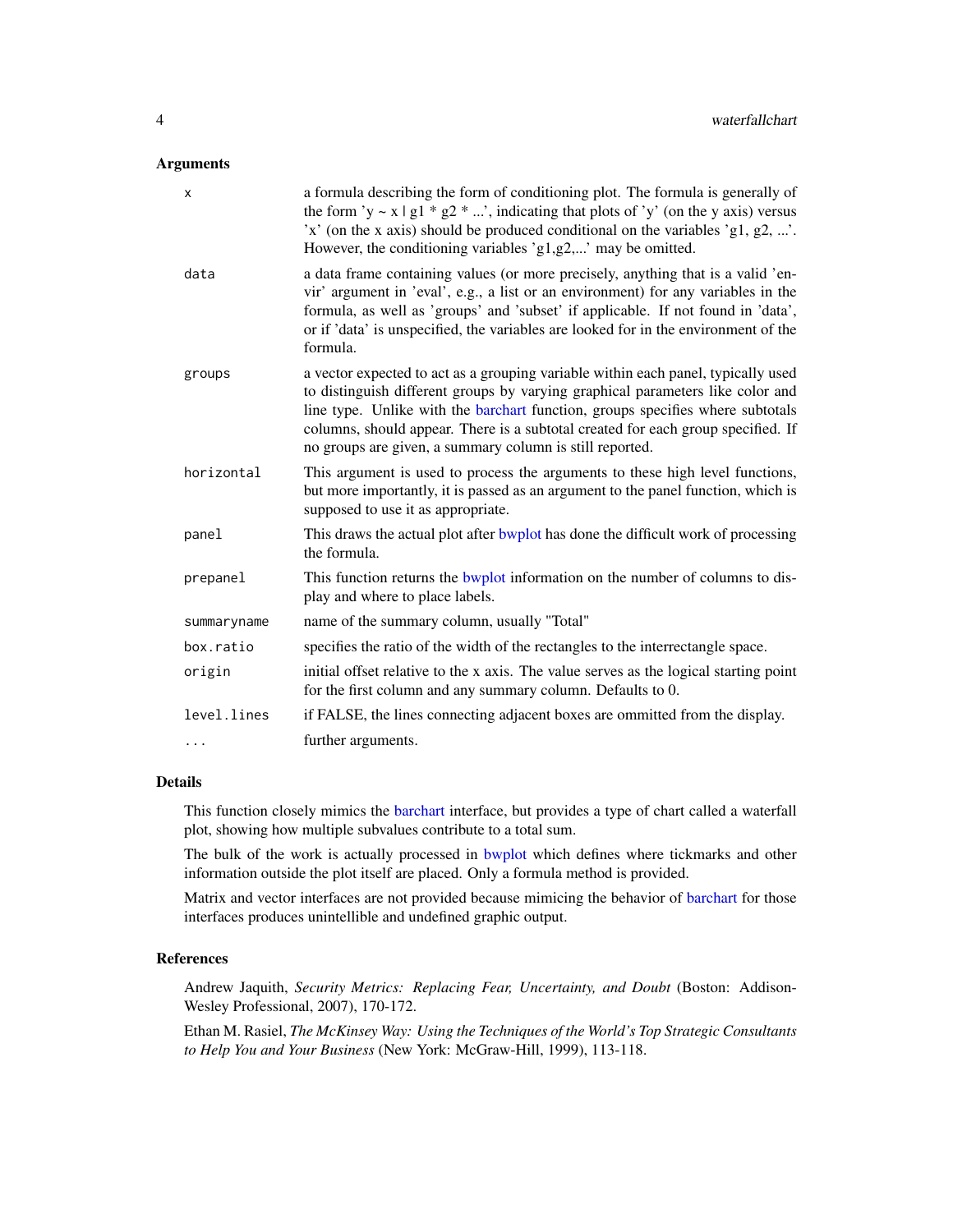#### <span id="page-4-0"></span>waterfallplot 5

#### Examples

```
data(rasiel)
data(jaquith)
waterfallchart(value~label, data=rasiel, groups=rasiel$subtotal)
waterfallchart(factor~score, data=jaquith)
```
waterfallplot *Waterfall Plot*

#### Description

Creates a waterfall plot with vertical or horizontal bars.

#### Usage

```
waterfallplot(height, width = 1, space = NULL, names.arg = NULL,
 horiz = FALSE, density = NULL, angle = 45, col = NULL,
 border = par("fg"), main = NA, sub = NA, xlab = NULL, ylab = NULL,
  xlim = NULL, ylim = NULL, xpd = TRUE, axes = TRUE, axisnames = TRUE,
 cex.axis = par("cex.axis"), cex.names = par("cex.axis"), plot = TRUE,
  axis.1ty = 0, offset = 0, add = FALSE, summary = FALSE, rev = FALSE,
  levelu ines = TRUE, \ldots)
```
#### Arguments

| height    | a vector of values describing the height of the bars that make up the plot. Matri-<br>ces are not supported.                                                                                                                                          |
|-----------|-------------------------------------------------------------------------------------------------------------------------------------------------------------------------------------------------------------------------------------------------------|
| width     | optional vector of bar widths. Re-cycled to length the number of bars drawn.<br>Specifying a single value will have no visible effect unless 'xlim' is specified.                                                                                     |
| space     | the amount of space (as a fraction of the average bar width) left before each bar.<br>May be given as a single number or one number per bar. If not given explicitly,<br>it defaults to 0.2.                                                          |
| names.arg | a vector of names to be plotted below each bar If this argument is omitted, then<br>the names are taken from the 'names' attribute of 'height.'                                                                                                       |
| horiz     | a logical value. If 'FALSE', the bars are drawn vertically with the first bar to the<br>left. If 'TRUE', the bars are drawn horizontally with the first at the bottom.                                                                                |
| density   | a vector giving the density of shading lines, in lines per inch, for the bars or<br>bar components. The default value of 'NULL' means that no shading lines are<br>drawn. Non-positive values of 'density' also inhibit the drawing of shading lines. |
| angle     | the slope of shading lines, given as an angle in degrees (counter-clockwise), for<br>the bars or bar components.                                                                                                                                      |
| col       | a vector of colors for the bars or bar components. By default, grey is used.                                                                                                                                                                          |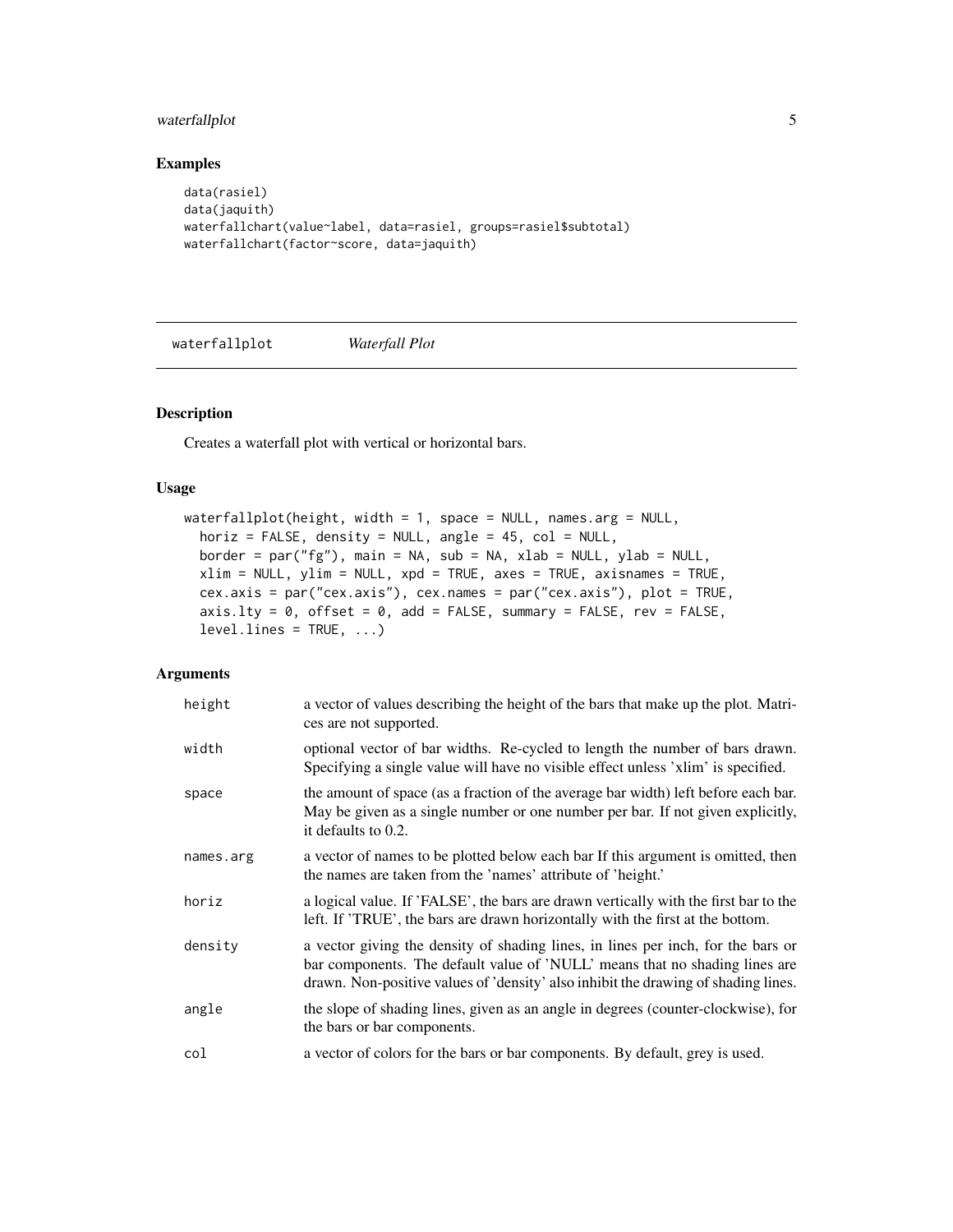<span id="page-5-0"></span>

| border      | the color to be used for the border of the bars. Use 'border = NA' to omit borders.<br>If there are shading lines, 'border = TRUE' means use the same colour for the<br>border as forr the shading lines.                                                                        |
|-------------|----------------------------------------------------------------------------------------------------------------------------------------------------------------------------------------------------------------------------------------------------------------------------------|
| main        | overall title for the plot.                                                                                                                                                                                                                                                      |
| sub         | subtitle for the plot.                                                                                                                                                                                                                                                           |
| xlab        | a label for the x-axis.                                                                                                                                                                                                                                                          |
| ylab        | a label for the y-axis.                                                                                                                                                                                                                                                          |
| xlim        | limits for the x-axis.                                                                                                                                                                                                                                                           |
| ylim        | limits for the y-axis.                                                                                                                                                                                                                                                           |
| xpd         | logical. Should bars be allowed to outside region?                                                                                                                                                                                                                               |
| axes        | logical. If 'TRUE', a vertical (or horizontal, if 'horiz' is true) axis is drawn.                                                                                                                                                                                                |
| axisnames   | logical. If 'TRUE', and if there are 'names.arg' (see above), the other axis is<br>drawn (with 'lty=0') and labeled.                                                                                                                                                             |
| cex.axis    | expansion factor for numeric axis labels.                                                                                                                                                                                                                                        |
| cex.names   | expansion factor for axis names (bar labels).                                                                                                                                                                                                                                    |
| plot        | logical. If 'FALSE', nothing is plotted.                                                                                                                                                                                                                                         |
| axis.lty    | the graphics parameter 'lty' applied to the axis and tick marks of the categorical<br>(default horizontal) axis. Note that by default the axis is suppressed.                                                                                                                    |
| offset      | initial offset relative to the x axis. The value serves as the logical starting point<br>for the first column and any summary column. Defaults to 0.                                                                                                                             |
| add         | logical specifying if bars should be added to an already existing plot; defaults to<br>'FALSE'.                                                                                                                                                                                  |
| summary     | create a summary column. A summary column provides a final sum column<br>showing the relative change from the offset. If a summary is requested and<br>names.arg is set, the names.arg vector must include one extra entry with the<br>summary column's name. Defaults to FALSE. |
| rev         | reverse the order of columns? Defaults to FALSE.                                                                                                                                                                                                                                 |
| level.lines | if FALSE, the lines connecting adjacent boxes are ommitted from the display.                                                                                                                                                                                                     |
| .           | arguments to be passed to other methods. For the default method these can<br>include further arguments (such as 'axes', 'asp' and 'main') and graphical pa-<br>rameters (see 'par') which are passed to 'plot.window()', 'title()' and 'axis'.                                   |

#### Details

This function closely mimics the [barplot](#page-0-0) interface, but provides a type of chart called a waterfall plot, showing how multiple subvalues contribute to a total sum.

This is a generic function, it currently only has a default method. A formula interface may be added eventually.

#### Value

A numeric vector say 'mp', giving the coordinates of *all* the bar midpoints drawn, useful for adding to the graph.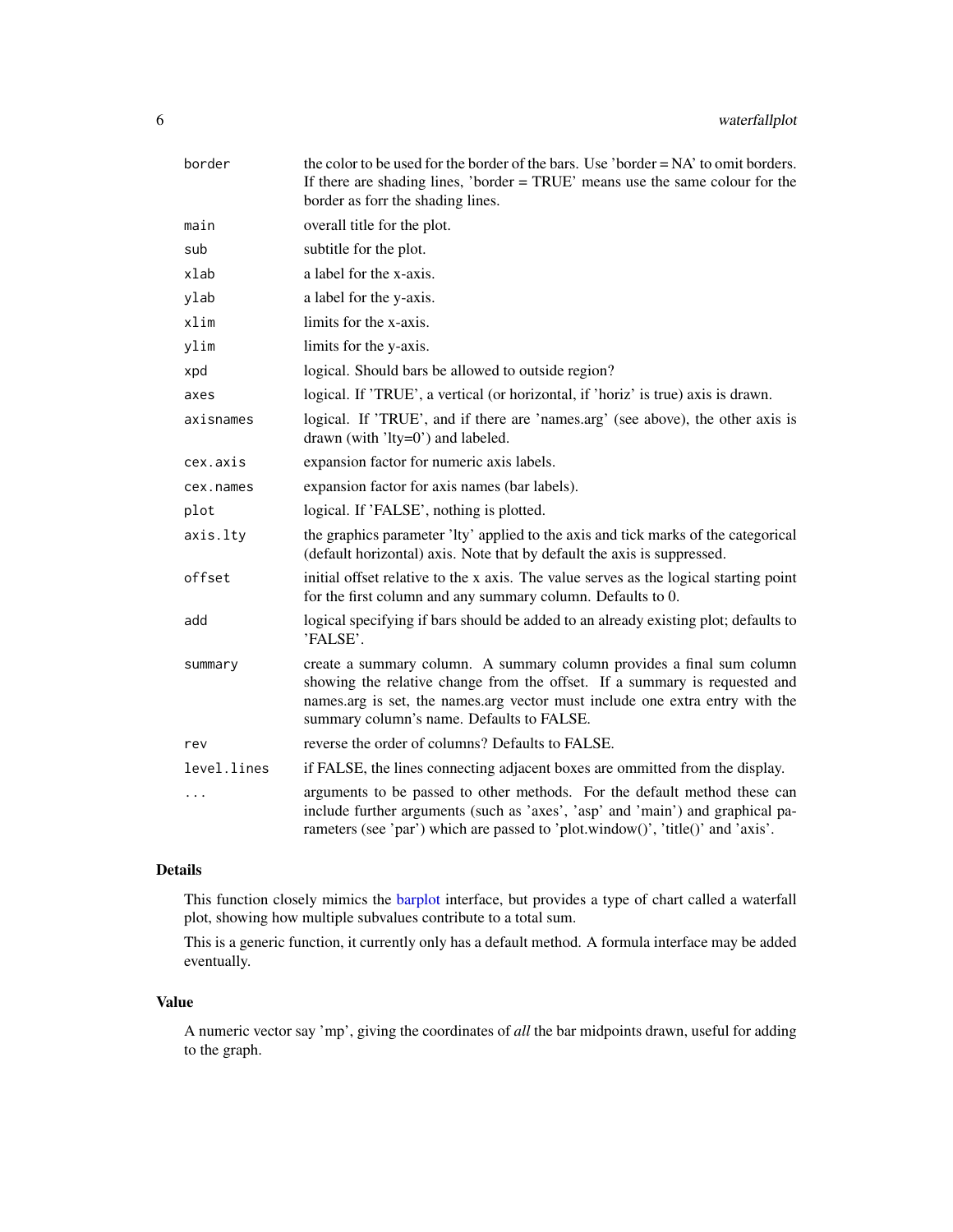#### waterfallplot 7

#### References

Andrew Jaquith, *Security Metrics: Replacing Fear, Uncertainty, and Doubt* (Boston: Addison-Wesley Professional, 2007), 170-172.

Ethan M. Rasiel, *The McKinsey Way: Using the Techniques of the World's Top Strategic Consultants to Help You and Your Business* (New York: McGraw-Hill, 1999), 113-118.

#### Examples

```
data(rasiel)
waterfallplot(rasiel$value, names.arg=rasiel$label)
```